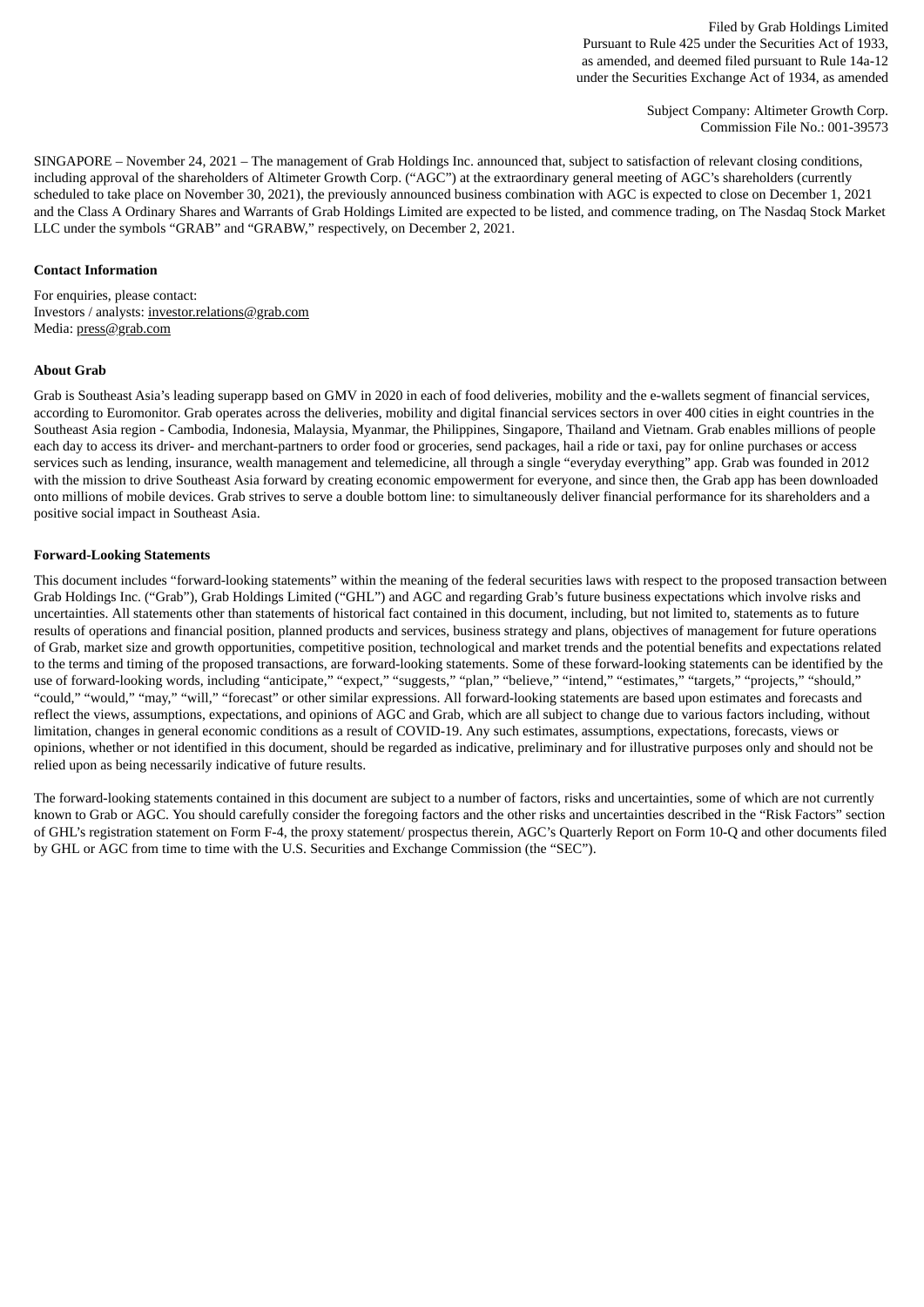These filings identify and address other important risks and uncertainties that could cause actual events and results to differ materially from those contained in the forward-looking statements. In addition, there may be additional risks that neither AGC nor Grab presently know, or that AGC or Grab currently believe are immaterial, that could also cause actual results to differ from those contained in the forward-looking statements. Forward-looking statements reflect AGC's and Grab's expectations, plans, projections or forecasts of future events and view. If any of the risks materialize or AGC's or Grab's assumptions prove incorrect, actual results could differ materially from the results implied by these forward-looking statements.

Forward-looking statements speak only as of the date they are made. AGC and Grab anticipate that subsequent events and developments may cause their assessments to change. However, while GHL, AGC and Grab may elect to update these forward-looking statements at some point in the future, GHL, AGC and Grab specifically disclaim any obligation to do so, except as required by law. The inclusion of any statement in this document does not constitute an admission by Grab nor AGC or any other person that the events or circumstances described in such statement are material. These forwardlooking statements should not be relied upon as representing AGC's or Grab's assessments as of any date subsequent to the date of this document. Accordingly, undue reliance should not be placed upon the forward-looking statements. In addition, the analyses of Grab and AGC contained herein are not, and do not purport to be, appraisals of the securities, assets or business of Grab, AGC or any other entity.

## **Important Information About the Proposed Transactions and Where to Find It**

This document relates to a proposed transaction between Grab and AGC. This document does not constitute an offer to sell or exchange, or the solicitation of an offer to sell, subscribe for, buy or exchange any securities or solicitation of any vote in any jurisdiction pursuant to the proposed transactions or otherwise, nor shall there be any sale of securities in any jurisdiction in which such offer, solicitation, sale or exchange would be unlawful prior to registration or qualification under the securities laws of any such jurisdiction.

In connection with the business combination, GHL has filed the Registration Statement with the SEC, which was declared effective by the SEC on November 19, 2021, that includes a definitive proxy statement of AGC to be distributed to AGC's shareholders in connection with AGC's solicitation for proxies for the vote by AGC's shareholders in connection with the proposed transactions and other matters as described in the Registration Statement. AGC and GHL also will file other documents regarding the proposed transaction with the SEC.

This communication is not a substitute for the Registration Statement, the definitive proxy statement/prospectus or any other document that AGC will send to its shareholders in connection with the business combination. AGC's shareholders and other interested persons are advised to read the definitive proxy statement in connection with AGC's solicitation of proxies for its extraordinary general meeting of shareholders to be held to approve, among other things, the proposed transactions, because these documents will contain important information about AGC, **GHL, Grab and the proposed transactions.** Shareholders and investors may also obtain a copy of the definitive proxy statement, as well as other documents filed with the SEC regarding the proposed transactions and other documents filed with the SEC by AGC, without charge, at the SEC's website located at www.sec.gov or by directing a written request to AGC's proxy solicitor, Okapi Partners LLC, by emailing info@okapipartners.com or mailing Okapi Partners LLC, 1212 Avenue of the Americas, 24th Floor, New York, NY 10036. The information contained on, or that may be accessed through, the websites referenced in this document is not incorporated by reference into, and is not a part of, this document.